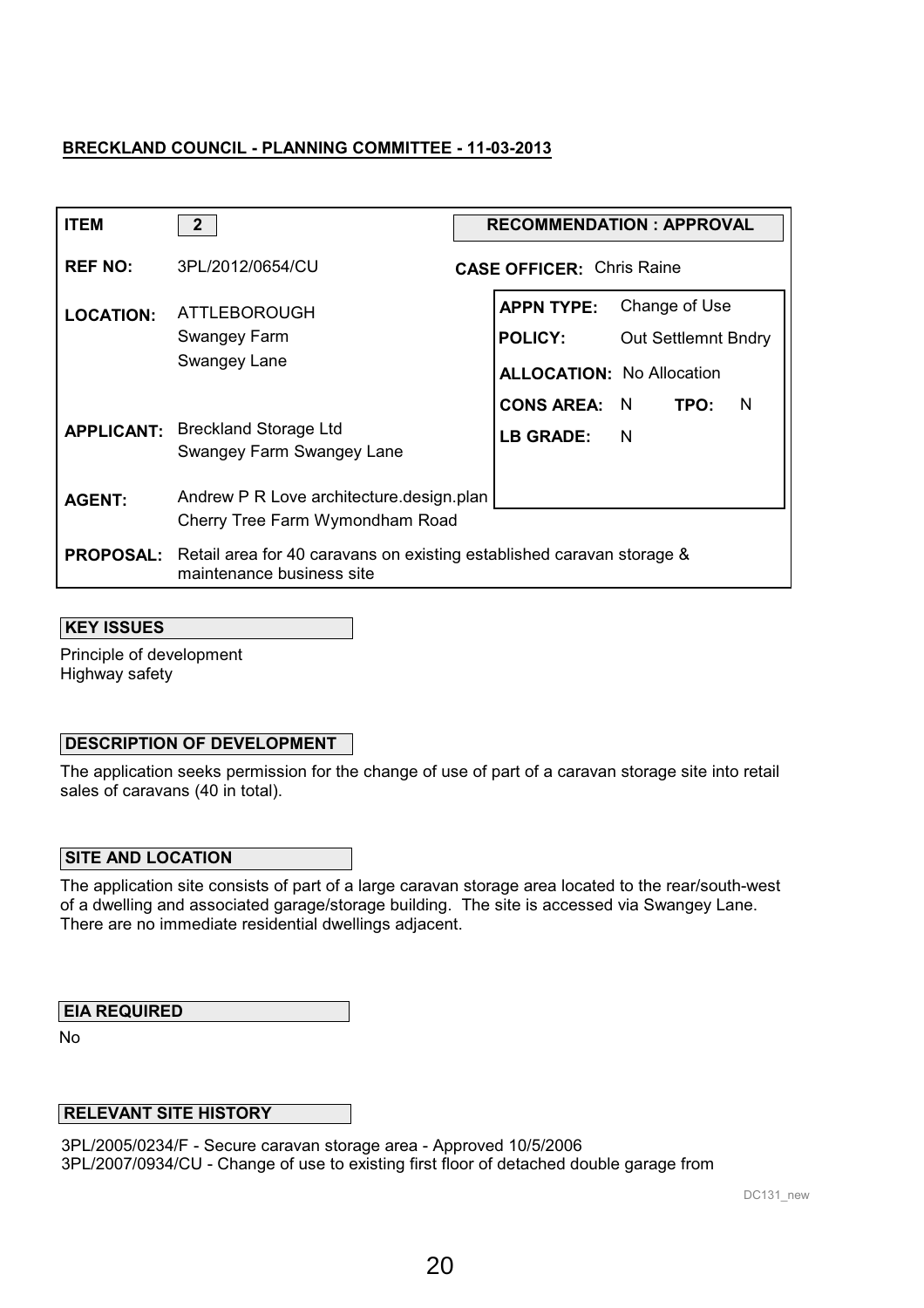playroom to annexe - Withdrawn 10/9/2007

3PL/2007/1510/F - Retention of existing two storey garage building and use of first floor as one bedroom annexe accommodation - Refused 18/12/2008

3PL/2009/0035/F - Retention of existing building to provide garage, office/storage only - Refused 6/4/2009

3PL/2012/0094/F - Retention of the existing domestic garage with home office and storage above (retrospective) - Approved 21/3/2012

3PL/2012/0148/CU - Retail area for 40-50 caravans on the existing caravan storage/maintenance site - Refused 11/4/2012

### **POLICY CONSIDERATIONS**

The following policies of the adopted Breckland Core Strategy and Development Control Policies and the adopted Site Specific Policies and Proposals Document, including the Proposals Maps, have been taken into consideration in the determination of this application. The provisions of the National Planning Policy Framework have also been taken into account, where appropriate

- DC.01 Protection of Amenity
- DC.07 Employment Development Outside of General Employment Area
- DC.13 Flood Risk
- DC.16 Design
- NPPF with particular regard to paragraphs 24, 25 and 28

#### **CONSULTATIONS**

#### **ATTLEBOROUGH TC -**

No Objections. Comment: It was noted that one objection had been made on the grounds of traffic and the Committee shared this concern.

#### **ROCKLANDS P C -**

Access route inappropriate for vehicles. Concerns over road condition and extra traffic. Agree objections to last app valid as northing has changed.

## **NORFOLK COUNTY COUNCIL HIGHWAYS**

In light of the proposed reduction in number of stored caravans, together with the proposed access visibility improvements and localised carriageway widening I consider adverse highway safety comment in this instance would be difficult to substantiate.

Should your Authority support the application, recommend the total number of caravans allowed to be stored on site (to include those marked for sale) be restricted to 200 (as proposed by the applicant) and the inclusion of conditions to cover off-site highway works and visibility splays.

#### **ENVIRONMENT AGENCY**

No objection subject to conditions requiring all caravans to be anchored to the ground and no raising of ground levels within Flood Zone 3.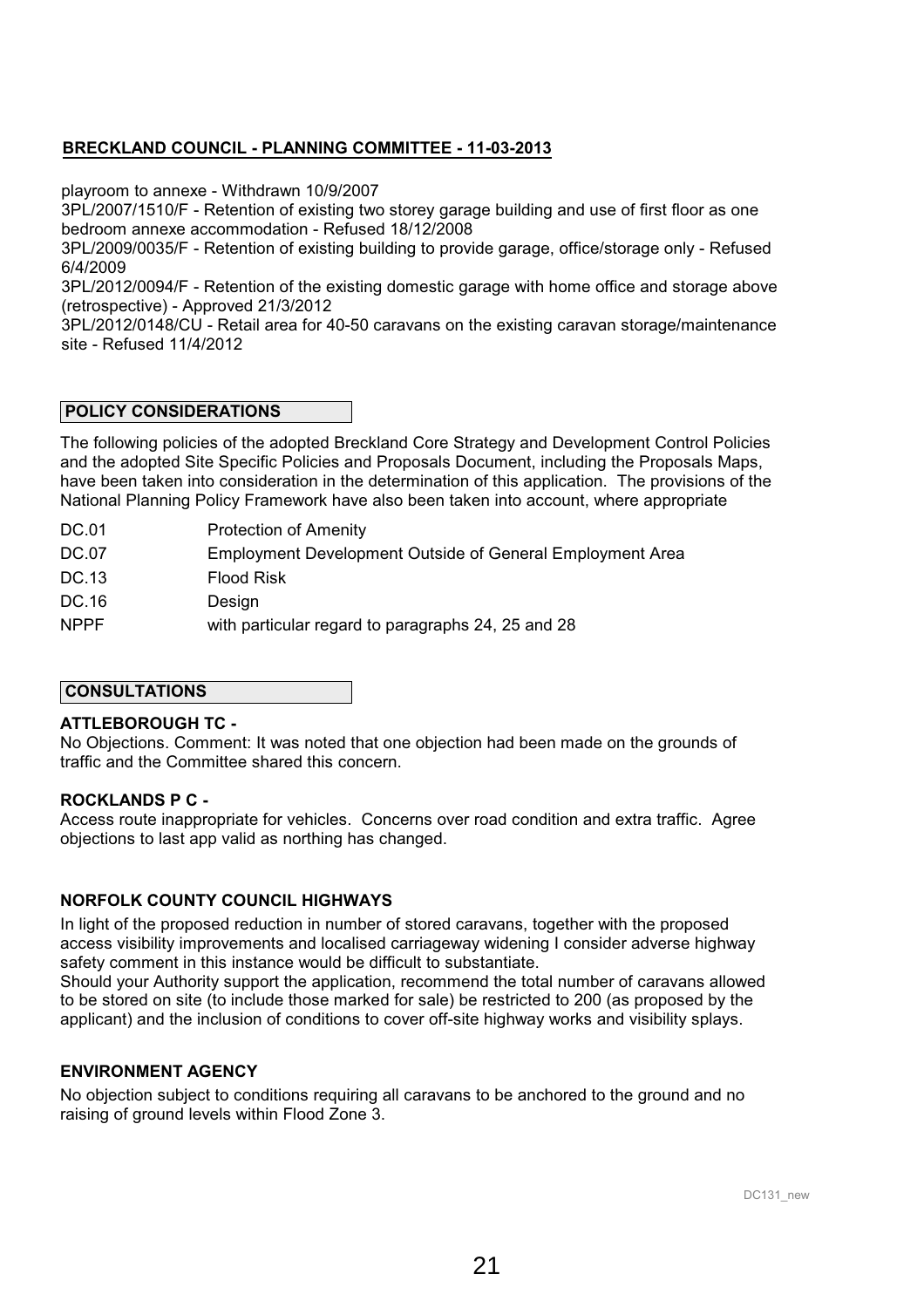## **PRINCIPAL PLANNER MINERAL & WASTE POLICY - No Comments Received**

### **REPRESENTATIONS**

None received.

### **ASSESSMENT NOTES**

\* The application is referred to Planning Committee as it is a major application.

#### Principle of Development

\* The site is outside of any defined commercial/employment area or town centre.

With this in mind it is necessary to determine whether it is necessary to apply the sequential test in accordance with the requirements of the NPPF.

\* It is evident that the proposed caravan sales enterprise is retail and, therefore, it is appropriate to consider the availability of sites in a more sustainable location eg adjacent towns, villages and commercial areas.

\* Having regard to the sequential test, the application includes information in relation to site searches within the locality (16km radius of this site). Whilst it highlights some "possible" sites, it draws attention to the fact that there are already caravans on this site; separate premises would require visits to the applicant's site (Swangey Farm) to be serviced; the economic problems associated with finance/borrowing at the present time and prohibitive costs of renting or buying premises.

\* In addition to these factors, the NPPF highlights that the sequential approach should not be applied to applications for small scale rural development and, whilst this retail enterprise would not necessarily constitute "small scale", it would only consist of a small part of the wider site. It is considered that the NPPF seeks to highlight the importance of being flexible in relation to supporting the rural economy.

\* Furthermore, it is also proposed by the applicant that as part of any approval they would be prepared to see the total number of caravans permitted under previous permissions on site (265) restricted to a total of 200, 40 of which would be for retail. This would be secured through a suitably worded legal agreement. This reduction would have the benefit of reducing the impact upon the rural landscape by having less caravans on site and could reduce vehicle movements to this rural area.

\* In considering the above factors, it is considered that providing an element of retail on site would not be harmful to the functioning of any adjacent town or village.

#### **Highway Safety**

\* The Highway Authority is satisfied that the completion of a number of off-site highway works, eg passing bays, will sufficiently deal with any associated vehicle movements in the locality. The improvements would be secured through suitably worded planning conditions.

#### Other Issues

\* The Environment Agency has confirmed that it has no objection.

\* In terms of visual impact, no additional buildings are proposed as a result of this proposal and it is evident that the total number of caravans on site would be less than is currently permitted. Therefore, it is considered that the scheme would cause no harm to the rural locality.

#### **Conclusion**